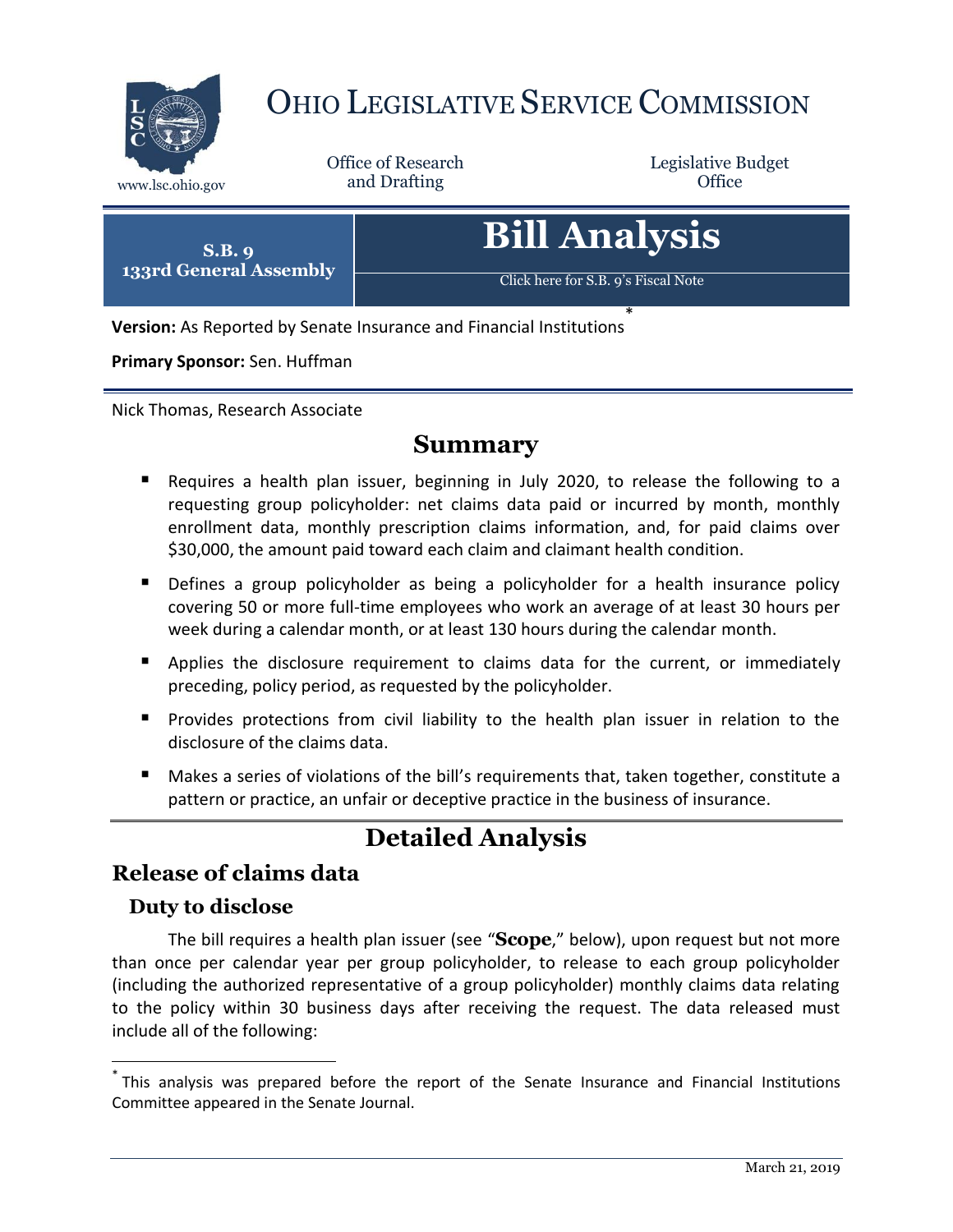- 1. The net claims paid or incurred by month;
- 2. If the group policyholder is an employer, the monthly enrollment data by employee only, employee and spouse, and employee and family. Otherwise, the monthly enrollment data must be provided and organized in a relevant manner.
- 3. Monthly prescription claims information; and
- 4. Paid claims over \$30,000, including a claim identifier other than the name and date of the occurrence, the amount paid toward each claim, and claimant health condition or diagnosis.

The claims data must be for the current, or immediately preceding, policy period, as requested by the policyholder. $1$ 

#### **Protections of the health plan issuer**

A health plan issuer that discloses claims data under the bill may condition disclosure on an agreement that releases the health plan issuer from civil liability regarding the use of the data. Furthermore, the bill stipulates that a health plan issuer is also absolved of civil liability relating to subsequent use of the data. By authorizing disclosure of data, the bill does not authorize disclosure of the identity of a particular covered individual or any particular health insurance claim, condition, or diagnosis in violation of federal or state law.<sup>2</sup>

The bill entitles a group policyholder to receive protected information only after an authorized representative of the group policyholder certifies that (1) the health plan documents comply with federal laws and regulations relating to disclosures<sup>3</sup> and (2) the policyholder will safeguard and limit the disclosure of protected health information (individually identifiable health information). A group policyholder that fails to provide the appropriate certification is not entitled to receive protected health information described in (4) above, but may receive a report of claim information described in  $(1)$ ,  $(2)$ , and  $(3)$ , above.<sup>4</sup>

#### **Enforcement**

A health plan issuer that commits a series of violations of these requirements that, taken together, constitute a practice or pattern is deemed to have engaged in an unfair and deceptive act or practice in the business of insurance and is subject to sanctions under Ohio Insurance Law.<sup>5</sup>

## **Disclosure of other information**

The bill specifies that it does not prohibit a health plan issuer from disclosing additional claims information beyond what the bill requires.<sup>6</sup>

 $^6$  R.C. 3901.89(I).

 $\overline{a}$ 

 $^{1}$  R.C. 3901.89(A)(2) and (B).

 $2^2$  R.C. 3901.89(C), (D), and (E).

<sup>3</sup> See **COMMENT**, below.

 $^4$  R.C. 3901.89(F) and (G) and 45 C.F.R. 160.103 and 164.504(f), not in the bill.

 $^5$  R.C. 3901.89(H).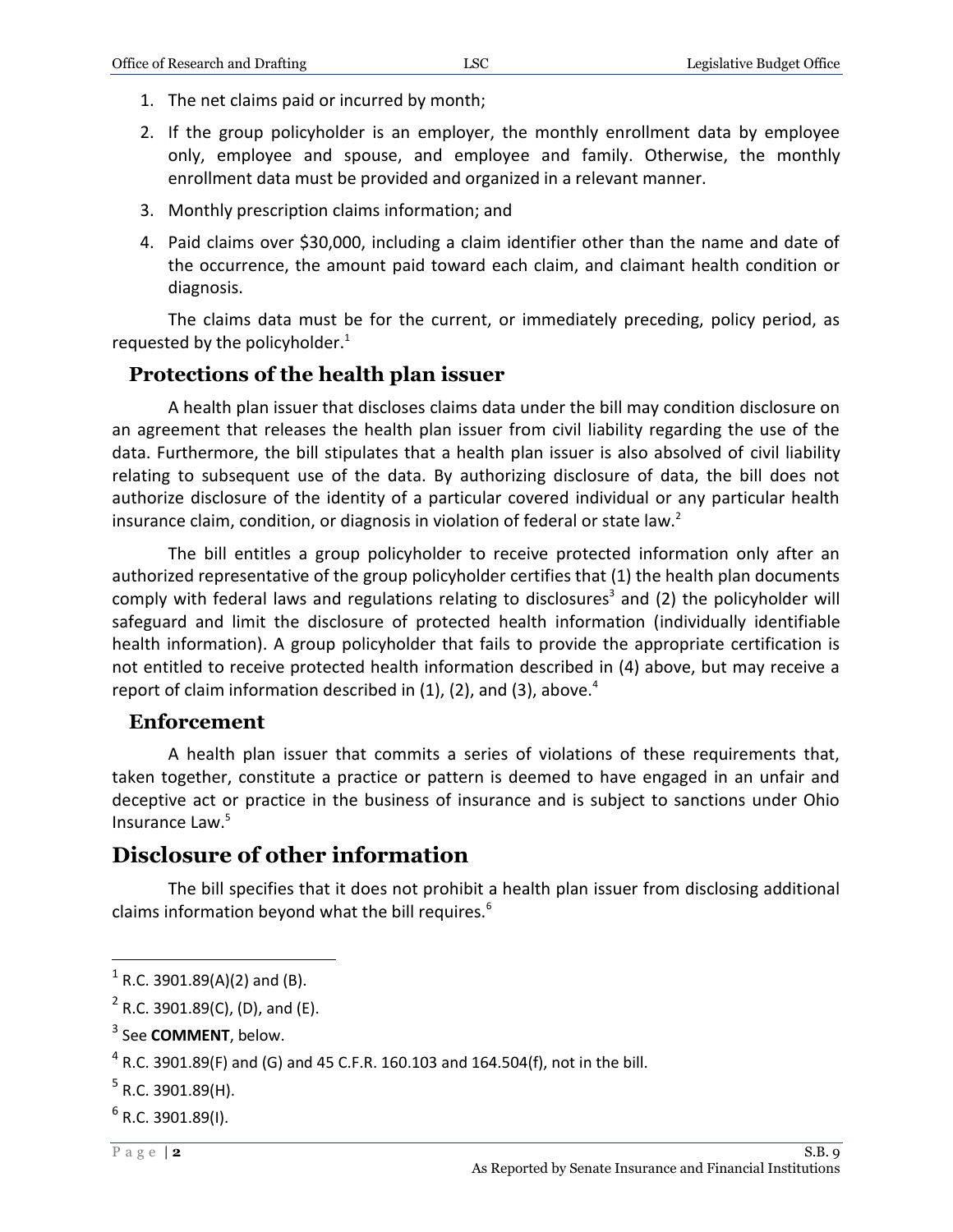The bill exempts disclosures made in accordance with the bill to a group policyholder from the prohibition against an insurance institution, agent, or insurance support organization disclosing personal or privileged information.<sup>7</sup>

#### **Scope**

A "health plan issuer" under the bill is an entity subject to Ohio Insurance Laws or the Superintendent of Insurance's jurisdiction that contracts, or offers to contract, to provide, or pay for, health care services under a health benefit plan. In addition to a sickness and accident insurer, health insuring corporation, fraternal benefit society, self-funded multiple employer welfare arrangement, and nonfederal, government health plan, the bill applies to a third party administrator to the extent that the benefits that it administers are subject to Ohio Insurance Laws and Rules or the Superintendent's jurisdiction.<sup>8</sup>

Additionally, a "group policyholder" is a policyholder for a health insurance policy covering 50 or more full-time employees. A "full-time employee" is an employee working an average of at least 30 hours per week during a calendar month, or at least 130 hours during a calendar month.<sup>9</sup>

#### **Effective date**

The bill takes effect July 1, 2020. $^{10}$ 

# **Comment**

The bill raises questions with regard to its interaction with the Federal Health Insurance Portability and Accountability Act of 1996 (HIPAA). HIPAA's privacy rule prohibits covered entities from disclosing protected health information. Generally speaking, HIPAA prohibits disclosures of protected health information to third parties unless those disclosures are made in relation to treatment, payment, or health care operations.<sup>11</sup> It is unclear whether the disclosures made to an employer required by the bill would fall under any of these categories. Furthermore, federal rules prescribe only two situations in which the disclosure of protected health information from a health plan issuer to a plan sponsor is explicitly authorized:

- To obtain premium bids from health plans for providing health insurance;
- To modify, amend, or terminate the group health plan.<sup>12</sup>

Note, however, that the HIPAA privacy rule does not apply to information that does not identify or provide a reasonable basis to identify an individual.<sup>13</sup> Accordingly, if a health plan

<sup>10</sup> Section 3.

 $\overline{a}$ 

 $7$  R.C. 3904.13(O).

 $^8$  R.C. 3901.89, by reference to R.C. 3922.01(P), not in the bill.

 $^{9}$  R.C. 3901.89(A)(1) and (2).

 $11$  45 C.F.R. 164.502(a).

 $12$  45 C.F.R. 164.504(f)(1)(ii).

 $13$  45 C.F.R. 164.502(d)(2).